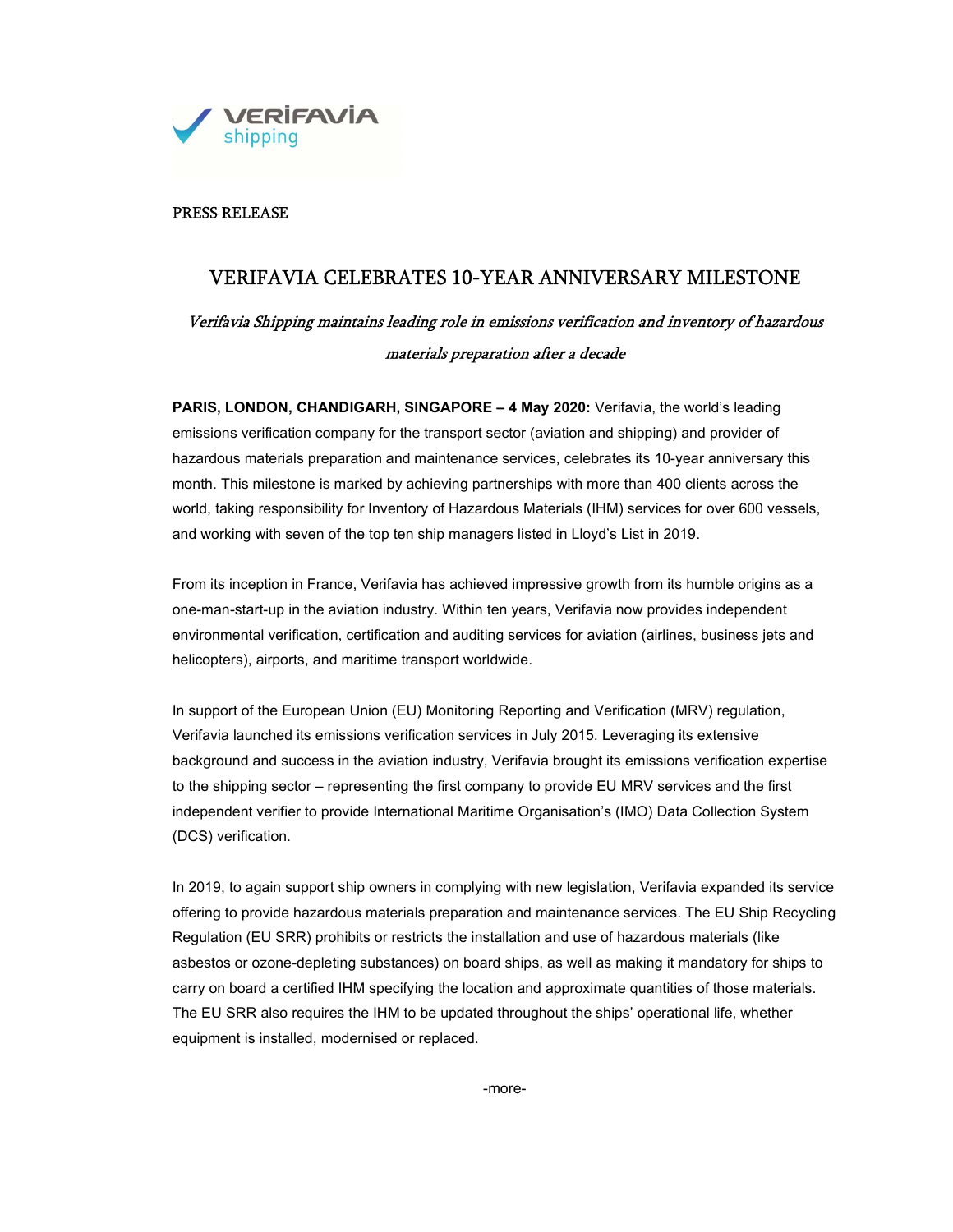Verifavia's specialist hazmat team is one of the largest in-house teams in the industry and conducts investigations in line with the terms of the EU SRR and the Hong Kong (HK) International Convention for the Safe and Environmentally Sound Recycling of Ships. Within one year of providing IHM preparation services, the team has now over 600 vessels under IHM contract and has already surveyed more than half of these vessels.

Verifavia now works in all continents across the globe, with staff based in Europe, India, Singapore, Panama, Turkey, the US, Australia, Hong Kong and China. The shipping branch employs 56 staff members, including full time colleagues, and sub-contractors based in the largest ports around the world to ensure availability of services at short notice.

Poul Woodall, Director of Environment and Sustainability, DFDS commented: "Verifavia has made the EU MRV compliance process a smooth and straightforward process. The team's professionalism, expertise, and knowledge of the regulation is impressive alongside providing a competitively-priced service."

Daniel Thaeter, Director, TB Marine Shipmanagement, said: "Verifavia's expertise and approach is second to none. We know the Verifavia team can reliably support us as we strive to meet regulatory requirements and deadlines in the most effective way. Utilising their global hazmat team ensures we can get a local expert to survey our vessels wherever they are in the world at short notice, providing us with the most efficient and professional service on the market."

Verifavia is also dedicated to providing an independent service across all sectors. Independence enhances the credibility of verification and auditing and prevents potential conflicts of interest. One example is its use of independent laboratories throughout the IHM process to ensure impartial, reliable and accurate results. Apart from being accredited to the ISO 14064 standard, Verifavia also follows the requirements of ISO 17021 and ISO 9001 to ensure the highest quality of services.

Commenting on this ten year milestone, Verifavia Shipping CEO, Julien Dufour, said: "Verifavia has grown extensively over the past decade and we are proud our customers now have access to our experts globally. As the recognised leading independent verifier for airlines, we have been able to transfer our expertise to shipping over a period of enormous change for the industry. As environmental pressure and expectations increase from within the industry as well as from society as a whole, we are proud to support progress and compliance with new legislation. Working with seven of Lloyd's List's top ten ship managers for 2019 is just one illustration of the efficient, timely, and cost-efficient expertise we provide."

Dufour concluded: "As we continue to grow, we remain committed to leveraging the technical expertise and industry knowledge of our team, combined with an innovative approach and streamlined procedures, to deliver a top-class, professional, and competitively-priced service for our clients. And we look forward to continuing to build even further on our strong foundations."